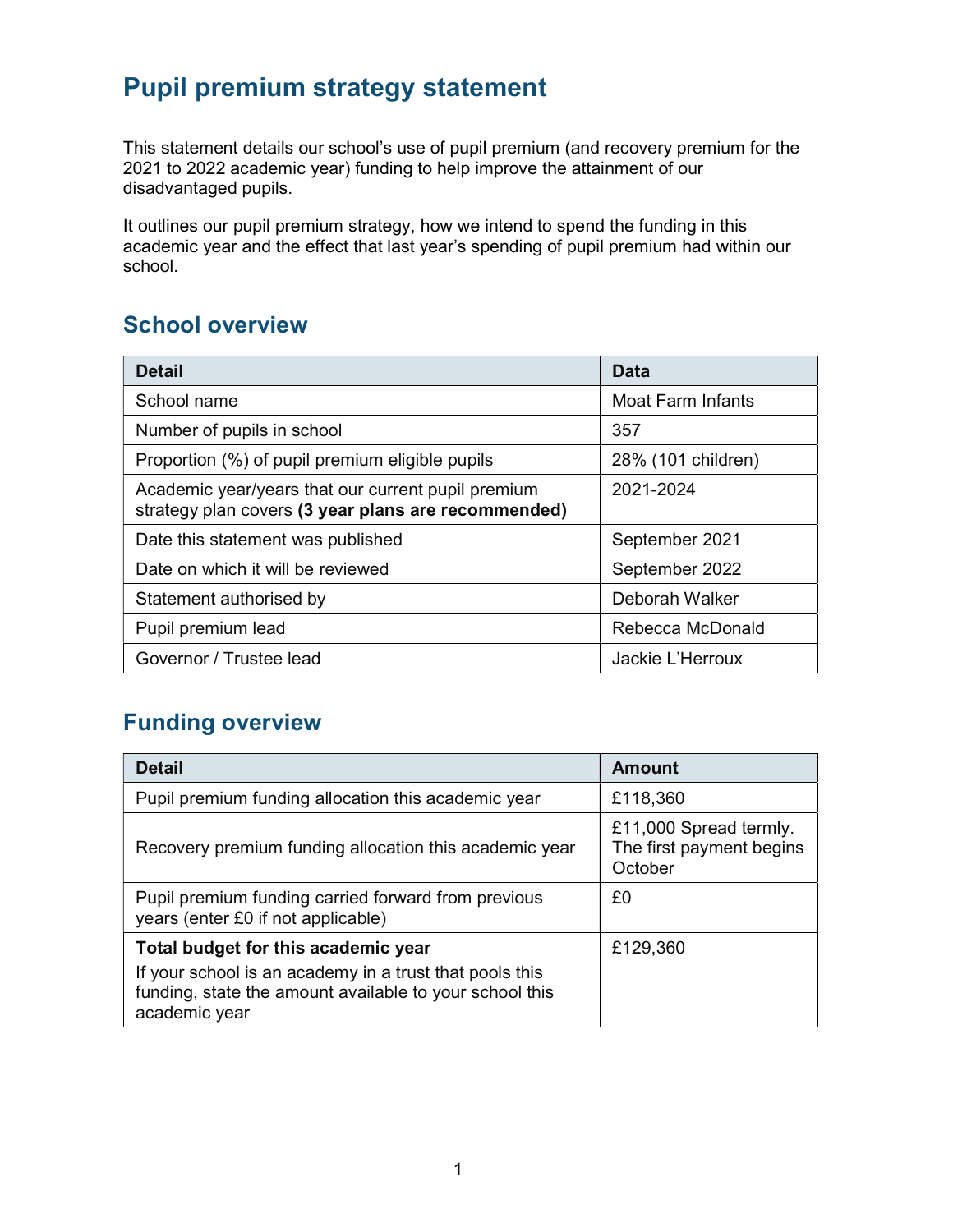# Part A: Pupil premium strategy plan

## Statement of intent

At Moat Farm Infants, the Pupil Premium will be used to remove as far as possible the barriers faced by our disadvantaged pupils. We are determined that the children in our school will not be disadvantaged when compared to their better off peers and this even more of an imperative following the Covid-19 crisis.

Common barriers to learning disadvantaged pupils at our school, can be less support at home, limited language and communication skills, lack of confidence, more frequent behaviour difficulties and attendance and punctuality issues. There may also be complex family situations that prevent children from flourishing. Barriers concerning lack of equipment or resources will be overcome. Speech and language difficulties, issues around reading and writing and mathematical difficulties will all be tackled as vigorously as possible. Challenges are varied and there is no "one size fits all". The Pupil Premium will be used to provide additional support to improve the progress and to raise the standard of achievement for these pupils. The funding will be used to narrow and close the gap between the achievement of these pupils and their peers. School will use the additional funding to address any underlying inequalities between children eligible for Pupil Premium and others.

#### Key Principles

- We ensure that teaching and learning opportunities meet the needs of all the pupils
- We ensure that appropriate provision is made for pupils who belong to vulnerable groups, this includes ensuring that the needs of socially disadvantaged pupils are adequately assessed and addressed
- In making provision for socially disadvantaged pupils, we recognise that not all pupils who receive free school meals will be socially disadvantaged
- Pupil premium funding will be allocated following an analysis of the needs of children receiving the pupils premium grant which will identify priority classes, groups or individuals. Limited funding and resources mean that not all children receiving the pupil premium grant will be in receipt of pupil premium interventions at one time
- We will ensure that the additional funding reaches the pupils who need it most and that it makes a significant impact on their education and lives

#### **Objectives**

- To narrow the attainment gap between disadvantaged and non-disadvantaged pupils.
- For all disadvantaged pupils in school to make substantial and sustained progress or consistently strong.
- To support our children's health and wellbeing to enable them to access learning at an appropriate level across the curriculum.
- We will ensure that the additional funding reaches the pupils who need it most and that it makes a significant impact on their education and lives.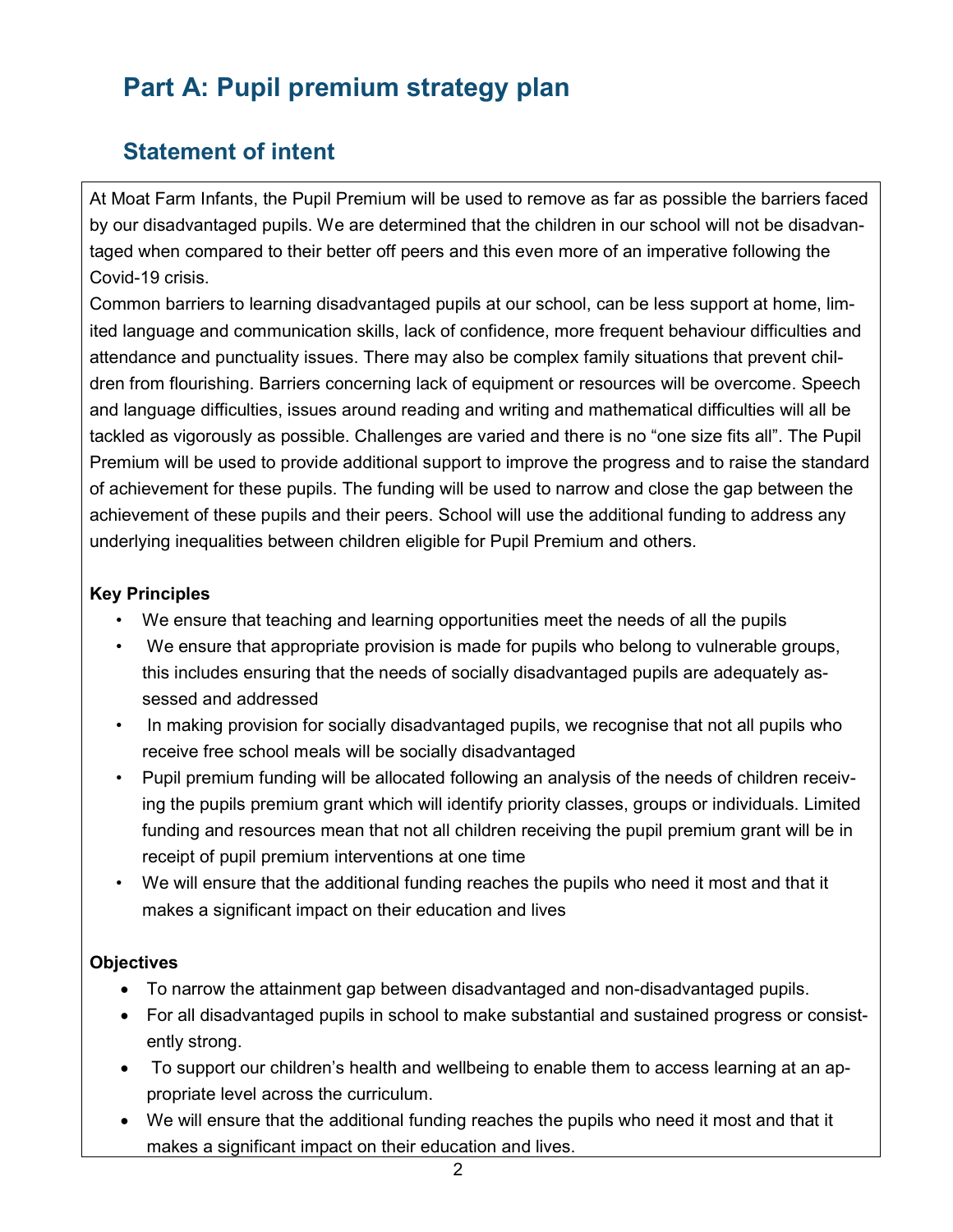#### **Strategies**

Pupil Premium will be clearly identifiable within the budget

- The Head teacher, in consultation with the governors and staff, will decide how the Pupil Premium is spent for the benefit of entitled pupils
- The school will be accountable for how it has used the additional funding to support the achievement of the eligible pupils.
- Head teacher will report to the governing body and parents on how effective the intervention has been in achieving its aims.
- We will publish online information about the use and effectiveness of the Pupil Premium.
- We will seek to further develop strategies and interventions which can improve the progress and attainment of eligible pupils.
- We will track the impact of the strategies put into place through the funding to ensure that we can show the value that has been added to the education of the eligible pupils.
- We will monitor evaluate and review the success of the impact of the pupil premium funding.

### Achieving these objectives

We aim to do this through a range of intervention strategies which include, but are not limited to:

- providing small group work for pupils entitled to PPG funding focussed on overcoming gaps in learning to help them make improved progress and to raise their standards of achievement.
- 1:1 Interventions (academic and nurture)
- Additional learning support
- additional teaching and learning opportunities for pupils entitled to PPG funding provided through trained TAs or external agencies to help them make improved progress and to raise their standards of achievement.
- acquiring effective materials for pupils entitled to PPG funding aimed at raising standards, particularly in reading and mathematics.
- all our work through the pupil premium will be aimed at accelerating progress moving pupils entitled to PPG funding to at least age-related expectations, initially this will be in English and Maths.
- Forest school

We will ensure that eligible pupils are treated equitably and that the additional funding is used well to address the challenges they face. The school will use the additional funding to promote the achievement and progress of all eligible pupils.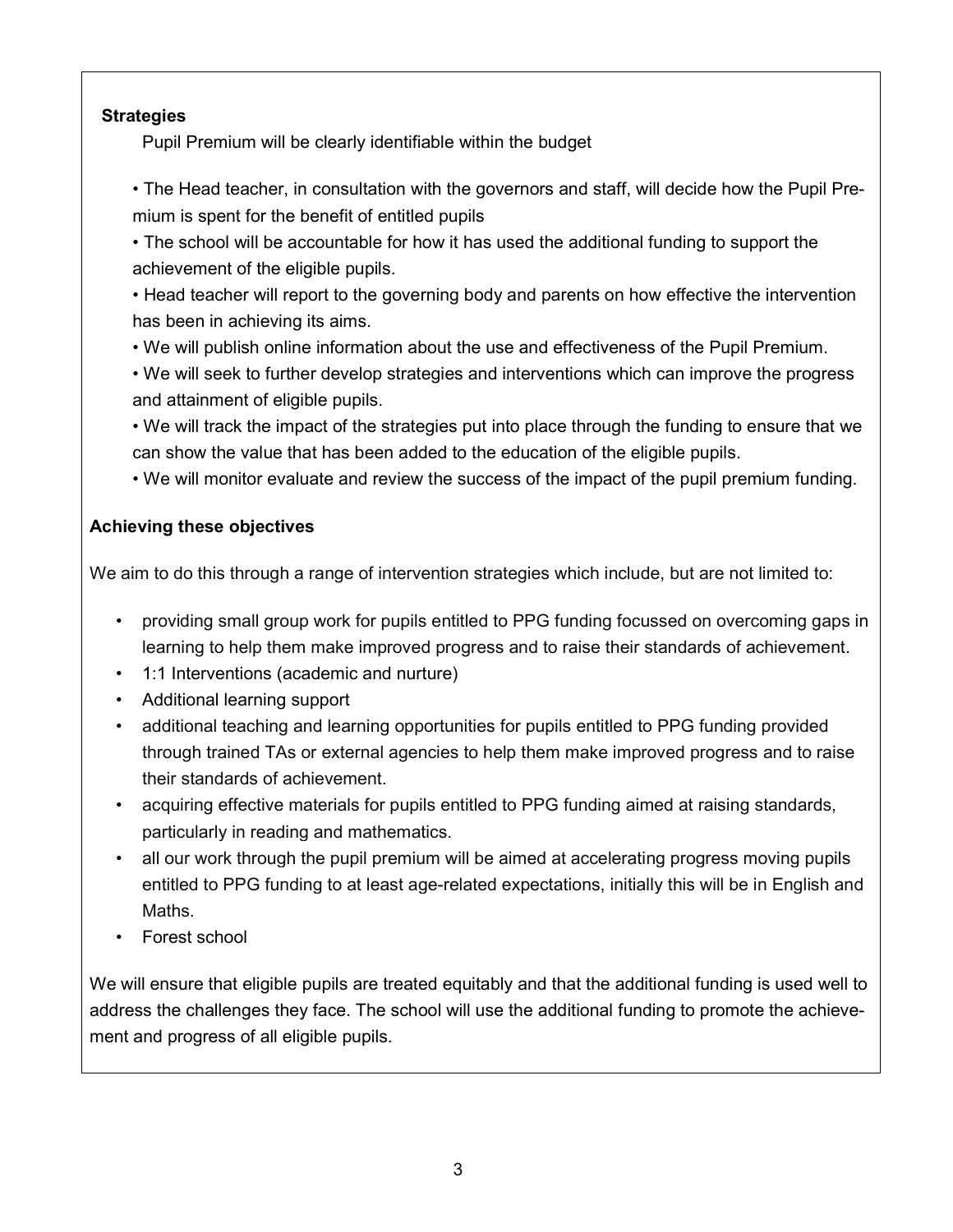### **Challenges**

This details the key challenges to achievement that we have identified among our disadvantaged pupils.

| <b>Challenge</b><br>number | <b>Detail of challenge</b>                                                       |
|----------------------------|----------------------------------------------------------------------------------|
|                            | Limited Language and Communication skills                                        |
|                            | Emotional health and wellbeing (enhanced challenge due to the COVID-19 pandemic) |
| 3                          | More frequent behaviour difficulties.                                            |
|                            | Attendance and Punctuality issues.                                               |
| 5                          | Lower attainment score for disadvantaged children                                |
| 6                          | Lower progress rates for disadvantaged children                                  |

### Intended outcomes

This explains the outcomes we are aiming for by the end of our current strategy plan, and how we will measure whether they have been achieved.

| Intended outcome                                                                                                                 | <b>Success criteria</b>                                                                                                                          |
|----------------------------------------------------------------------------------------------------------------------------------|--------------------------------------------------------------------------------------------------------------------------------------------------|
| Improved progress in reading, writing and<br>maths                                                                               | Achieve substantial and sustained/consistently strong<br>progress in reading, writing and maths                                                  |
| Pupils to be able to better manage their<br>social, emotional and behaviour so that<br>they are ready to learn in a positive way | Children to enjoy coming to school<br>Reduction in behaviour incidents                                                                           |
| To ensure smooth transitions between<br>year groups                                                                              | Transition activities to take place during the Summer term.<br>Children to feel less nervous about transitioning between<br>year groups/schools. |
| Improved attendance and punctuality for<br><b>PPG</b>                                                                            | Ensure attendance of disadvantaged pupils is at least in<br>line with national expectations                                                      |

### Activity in this academic year

This details how we intend to spend our pupil premium (and recovery premium funding) this academic year to address the challenges listed above.

### Teaching (for example, CPD, recruitment and retention)

Budgeted cost: £16,874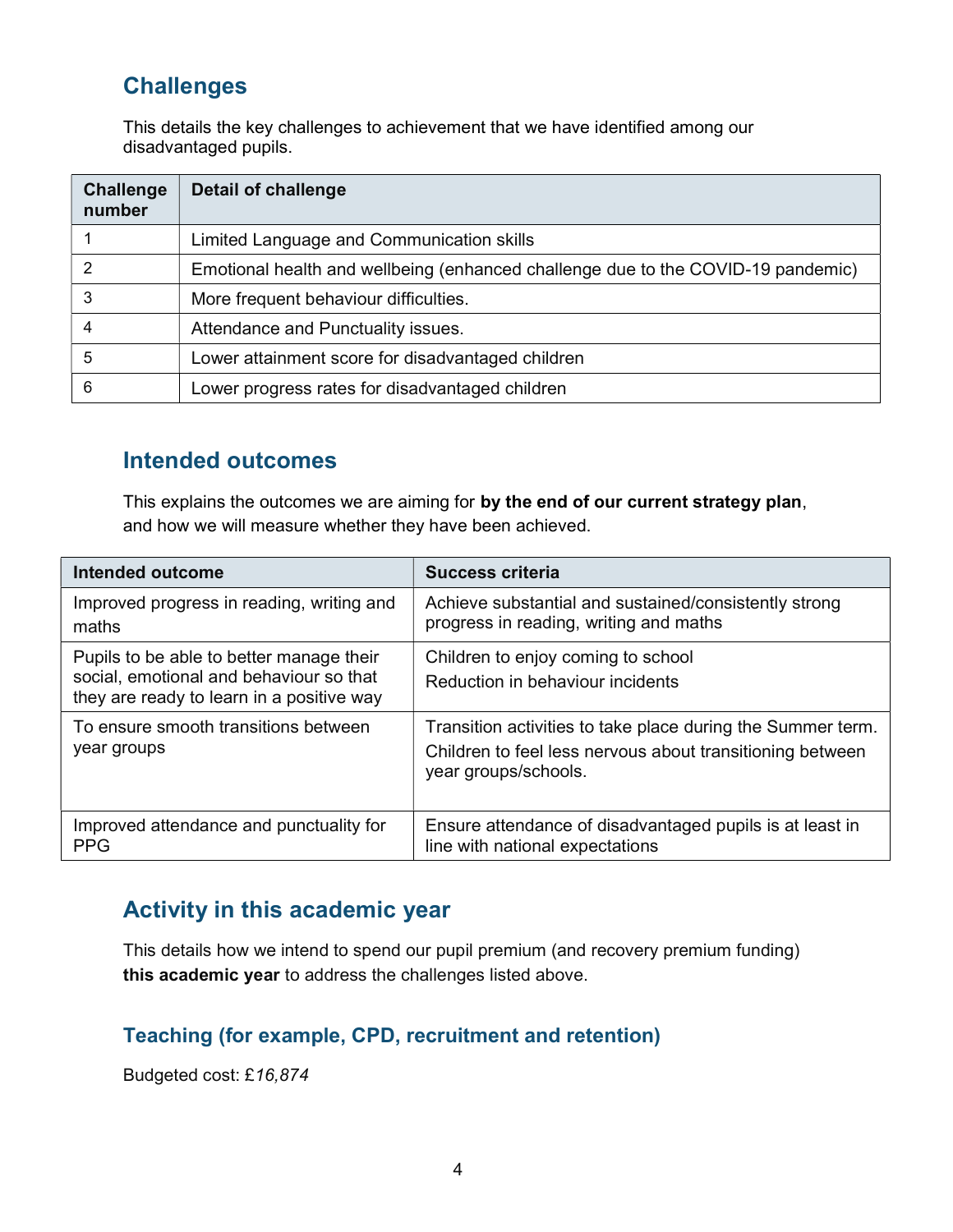| <b>Activity</b>                                                                                                           | Evidence that supports this approach                                                                                                                                    | <b>Challenge</b><br>number(s)<br>addressed |
|---------------------------------------------------------------------------------------------------------------------------|-------------------------------------------------------------------------------------------------------------------------------------------------------------------------|--------------------------------------------|
| Teacher CPD in reading,<br>writing and phonics aimed at<br>enhancing the curriculum.<br>(E650)                            | Training supports teachers to continue to deliver<br>targeted support.<br>Training days, 1:1 coaching, released to observe<br>others, phonic training                   | 5,6                                        |
| Assistant Head teacher to<br>be given a day a week to<br>complete PPG tracking,<br>interventions and reports<br>(£16,224) | To lead and organise interventions for children in<br>receipt of PPG. To monitor and track progression of<br>these children and produce a report showing the<br>impact. | 1,2,3,4,5                                  |

### Targeted academic support (for example, tutoring, one-to-one support structured interventions)

Budgeted cost: £ 43,020.42

| <b>Activity</b>                                                                                                                                                                       | Evidence that supports this approach                                                                                                                                                                                                                                                                                                                                                                                                                                 | <b>Challenge</b><br>number(s)<br>addressed |
|---------------------------------------------------------------------------------------------------------------------------------------------------------------------------------------|----------------------------------------------------------------------------------------------------------------------------------------------------------------------------------------------------------------------------------------------------------------------------------------------------------------------------------------------------------------------------------------------------------------------------------------------------------------------|--------------------------------------------|
| LSP3 practitioner<br>delivering 'Boosting<br>Reading Potential'<br>interventions for 3 hours<br>in Year 2 every day.<br>(E12, 895.68)                                                 | To continue to narrow the gap in attainment between<br>pupils eligible for pupil premium funding and those not. It<br>is a targeted, time-limited, 1:1 intervention that aims to<br>improve the way children read. Over ten weeks, children<br>improve their problem-solving skills, becoming more<br>fluent and phrased readers. As an 'Every Child a Reader'<br>intervention, it is a proven model of good practice.                                               | 1, 5, 6                                    |
| LSP3 delivering Fisher<br><b>Family Trust Wave 3</b><br><b>Reading and Writing</b><br>intervention<br>(Total - £5,682.90)                                                             | To continue to narrow the attainment gap in attainment<br>between Yr2 pupils eligible for pupil premium funding and<br>those not.<br>Intervention description Fischer Family Trust Wave 3<br>(FFT Wave 3) is an early intervention for children in Year<br>1 who have difficulties learning to read and write. It is<br>based on the pedagogy and practice of Reading<br>Recovery, and targets children who do not have the skills<br>to access group interventions. | 1, 5, 6                                    |
| <b>Extension to LSP hours</b><br>(in-class support - KS1)<br>(in-class support<br>Including 1:1 phonics,<br>daily readers, write from<br>the start, nurture<br>support) (Total £4256) | To continue to narrow the gap in attainment between<br>pupils eligible for pupil premium funding and those not.<br>To continue to narrow the gap in attainment between<br>more able pupil premium funded pupils and those not.<br>This will allow for extra time to be given in class for small<br>group work and for 1:1 interventions.                                                                                                                             | 2,3,5,6                                    |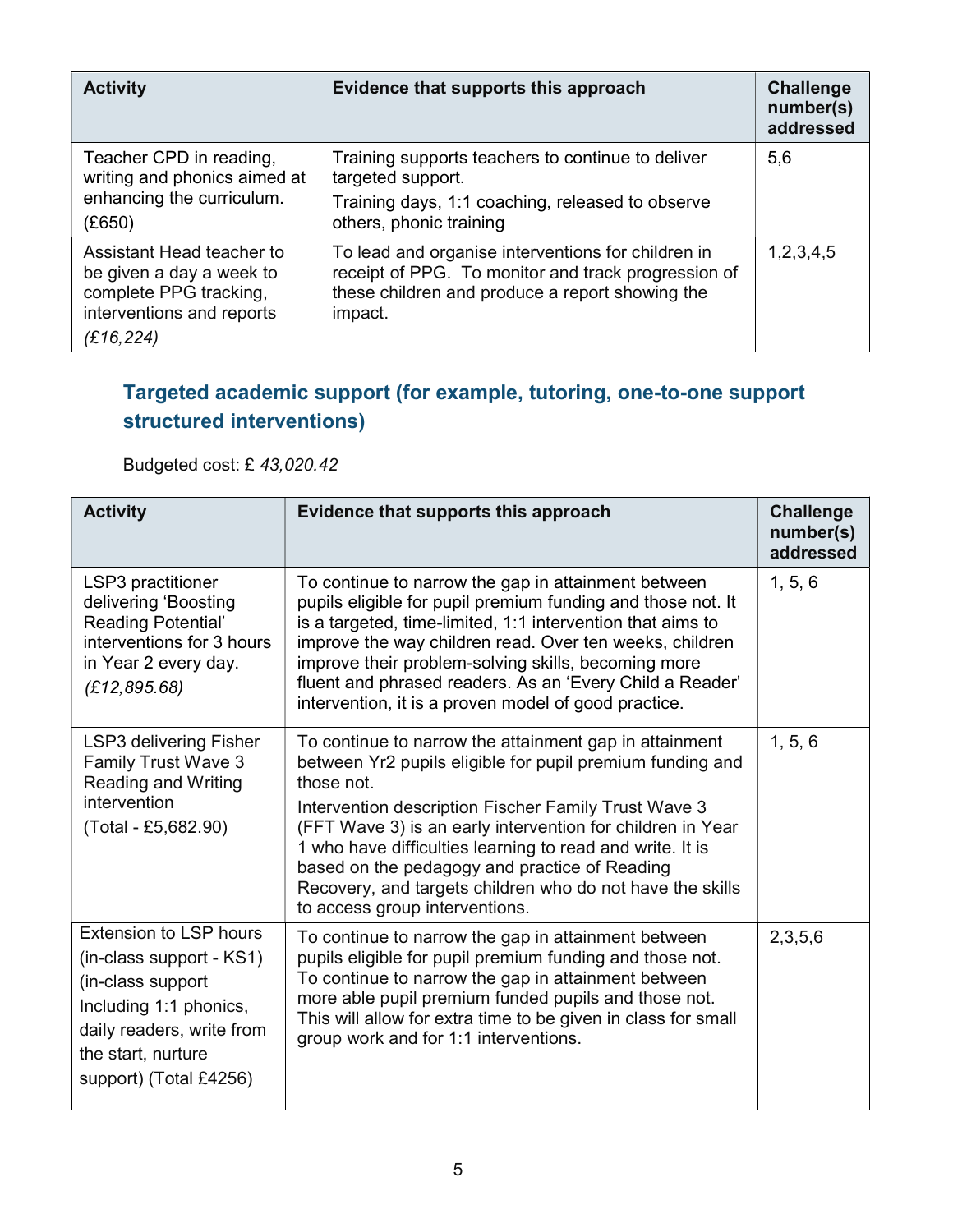| Gap narrowing in<br>reading, spelling and<br>phonics intervention Yr2<br>(£3240) | To continue to narrow the gap in attainment between<br>pupils eligible for pupil premium funding and those not.<br>To continue to narrow the gap in attainment between<br>more able pupil premium funded pupils and those not.<br>This will allow for small groups of children to focus on<br>particular spellings, reading and phonics. | 1,2,5,6 |
|----------------------------------------------------------------------------------|------------------------------------------------------------------------------------------------------------------------------------------------------------------------------------------------------------------------------------------------------------------------------------------------------------------------------------------|---------|
| Lunchtime phonic and<br>reading intervention Yr<br>(1,271.04)                    | To continue to narrow the gap in attainment between<br>pupils eligible for pupil premium funding and those not.<br>To continue to narrow the gap in attainment between<br>more able pupil premium funded pupils and those not.<br>This will allow for small groups of children to focus<br>particularly on reading and phonics.          |         |
| Speech therapy<br>Total: £4810.80                                                | Speech and language therapy helps to safeguard and<br>promote the welfare of children with communication and<br>interaction needs. Speech and language therapy<br>promotes social, emotional and mental health and<br>wellbeing.                                                                                                         | 1,2,5   |

## Wider strategies (for example, related to attendance, behaviour, wellbeing)

Budgeted cost: £69,465.58

| <b>Activity</b>                                                                                     | Evidence that supports this approach                                                                                                                                                                                                                                                                                                                                                                                                                    | <b>Challenge</b><br>number(s)<br>addressed |
|-----------------------------------------------------------------------------------------------------|---------------------------------------------------------------------------------------------------------------------------------------------------------------------------------------------------------------------------------------------------------------------------------------------------------------------------------------------------------------------------------------------------------------------------------------------------------|--------------------------------------------|
| Forest School<br>Programme<br>delivery one day<br>a week. Forest<br>School<br>Total -<br>£10,166.56 | To enrich pupil experience and raise expectations by developing<br>confidence and raising self-esteem. It helps to raise attendance,<br>reduce persistent absence and raise attainment levels.<br>It is a 6 week program that supports play, exploration and<br>supported risk taking. It develops confidence and self-esteem<br>through learner inspired, hands-on experiences in a natural setting.<br>It is led by a qualified forest school leader. | 1,2,3,4                                    |
| <b>Family Support</b><br>Worker<br>(E23,880.72)                                                     | To raise attainment and close gaps in learning by improving<br>parental engagement via: home visits, support for parents to access<br>services appropriate to their needs, engagement in multi-agency<br>support for children with needs.                                                                                                                                                                                                               | 2,3,4                                      |
| Attendance<br>improvement<br>officer<br>(E7929.84)                                                  | To raise attainment by: Improved attendance, Improved<br>attendance, punctuality, Reduced levels of persistent absence.                                                                                                                                                                                                                                                                                                                                 | 2,3,4                                      |
| Enabling access<br>to Play Therapy<br>X<br>(E19,610.80)                                             | It supports the mental health of children in receipt of PPG. Play ther-<br>apy creates a safe place for children to express their feelings and<br>thoughts. It creates a relationship of trust built between the child and<br>the play therapist. It makes way to the development of self-esteem<br>and the coping ability of the children.                                                                                                             | 2,3                                        |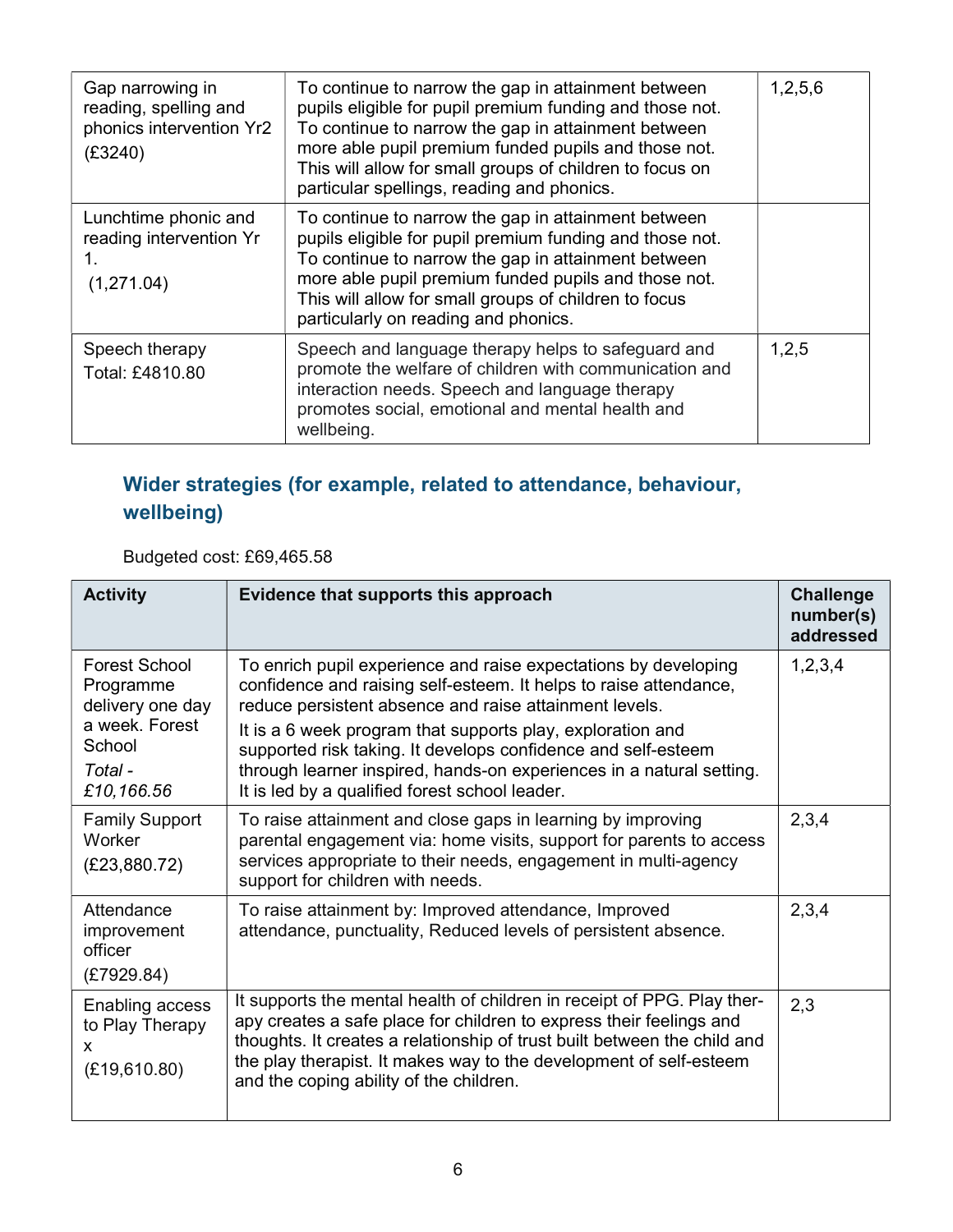| Rock steady<br>(E766.70)                                  | To support mental health of children in receipt of PPG. It also<br>encourages children to come to school and learn a new skill. It<br>encourages self-esteem and confidence. | 2,3,4          |
|-----------------------------------------------------------|------------------------------------------------------------------------------------------------------------------------------------------------------------------------------|----------------|
| Access to milk                                            | To support healthy lifestyles.<br>To assist behaviour/attendance with 1 child                                                                                                | $\overline{2}$ |
| Books bought<br>and given to<br>PPG children<br>(E299.60) | To provide children with books to read at home<br>To promote reading for pleasure<br>To encourage children to read more at home                                              | 1,2,5,6        |
| Use of Lottie -<br>the school dog<br>(E6, 208.44)         | To support nurture and behaviour<br>To support Well-being<br>Linked to supporting reading and writing                                                                        | 1,2,3,4,5,6    |
| Supporting<br>nurture and<br>social skills<br>(E515.52)   | To support nurture<br>To support well-being<br>To support social skills                                                                                                      | 1,2,3          |

# Total budgeted cost: £129,360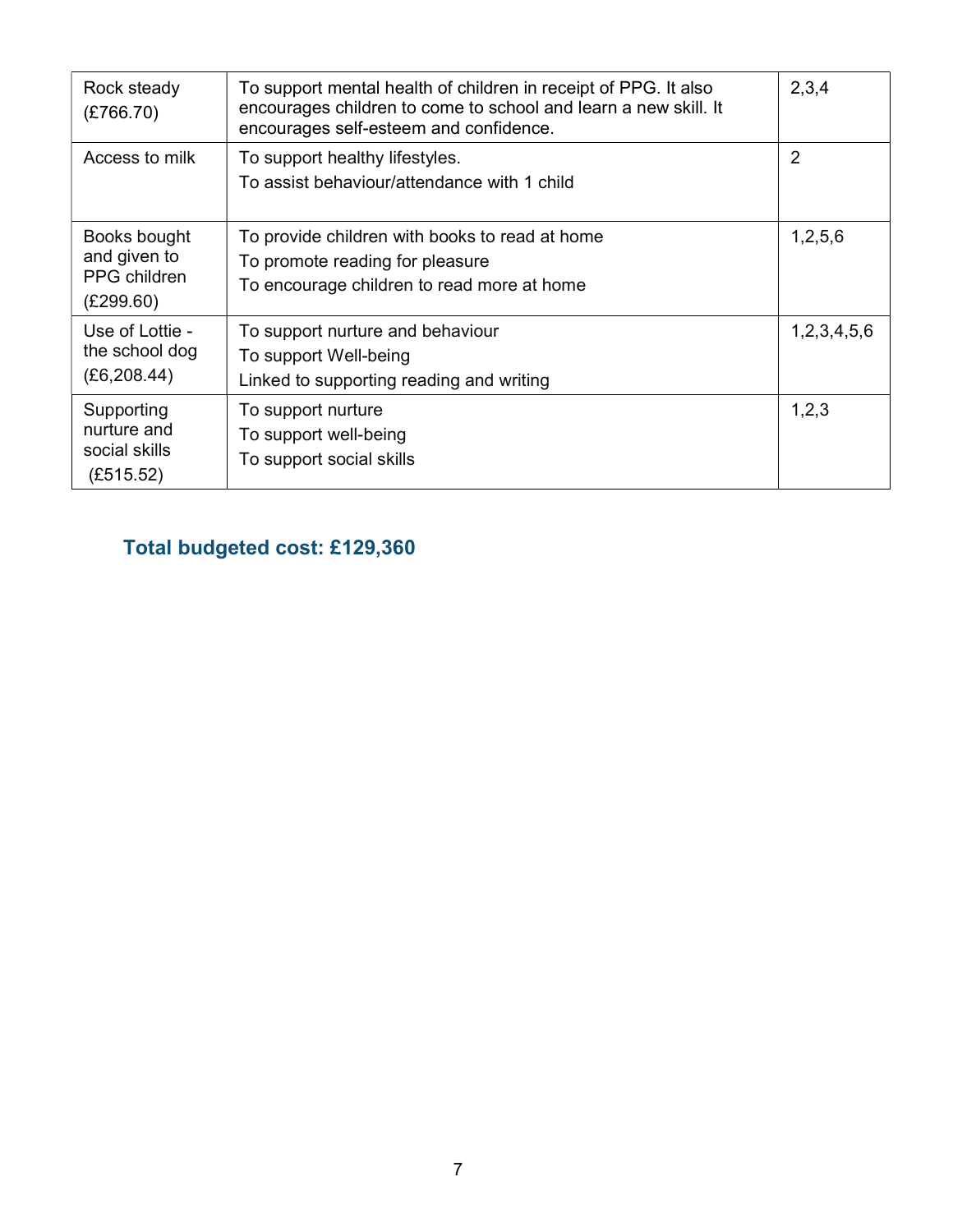# Part B: Review of outcomes in the previous academic year

## Pupil premium strategy outcomes

This details the impact that our pupil premium activity had on pupils in the 2020 to 2021 academic year.

| Aim                         | <b>Outcomes</b>                                                                                                   |
|-----------------------------|-------------------------------------------------------------------------------------------------------------------|
| To continue to narrow the   | BRP:                                                                                                              |
| gap in attainment           | 54% (7 children) made substantial and sustained progress (4 boys)                                                 |
| between pupils eligible for | 46% (6 children) made consistently strong progress (2 boys)                                                       |
| pupil premium funding       | 3 children (2 boys) are now on track                                                                              |
| and those not.              | 1 child has improved their reading age by 1/2 year (boy) 4 children                                               |
|                             | have improved their reading age by 1 year (2 boys) 2 children have                                                |
|                             | improved their reading age by 1 $\frac{1}{2}$ years (1 boy) 2 children have                                       |
|                             | improved their reading age by 2 years and 1 child has improved their<br>reading age by $3\frac{1}{2}$ years (boy) |
|                             | 1 child has improved their comprehension age by 1/2 year. 3 year have                                             |
|                             | improved their comprehension age by 1 year (2 boys) 3 children have                                               |
|                             | improved their comprehension age by 1 $\frac{1}{2}$ years (2 boys) 1 child has                                    |
|                             | improved their comprehension age by 2 years. 1 child has improved                                                 |
|                             | their comprehension age by 3 years and 1 child has improved their                                                 |
|                             | comprehension age by 4 years (boy)                                                                                |
|                             | FFT wave 3 intervention:                                                                                          |
|                             | <b>Reading</b>                                                                                                    |
|                             | 50% (5 children) made substantial and sustained progress (4 boys)                                                 |
|                             | 30% (3 children) made consistently strong progress (3 boys)                                                       |
|                             | 20% (2 children) have not made any progress (1 boy)                                                               |
|                             | Writing                                                                                                           |
|                             | 20% (2 children) made substantial and sustained progress (1 boy)                                                  |
|                             | 40% (4 children) made consistently strong progress (4 boys)                                                       |
|                             | 40% have not made any progress (3 boys)                                                                           |
|                             | <b>Extension to support staff hours</b>                                                                           |
|                             | Year <sub>2</sub>                                                                                                 |
|                             | Reading – 60% made consistently strong progress                                                                   |
|                             | 40% have not made any progress as this was delivered remotely due                                                 |
|                             | to National Lockdown                                                                                              |
|                             | Number box                                                                                                        |
|                             | 56% made substantial and sustained progress                                                                       |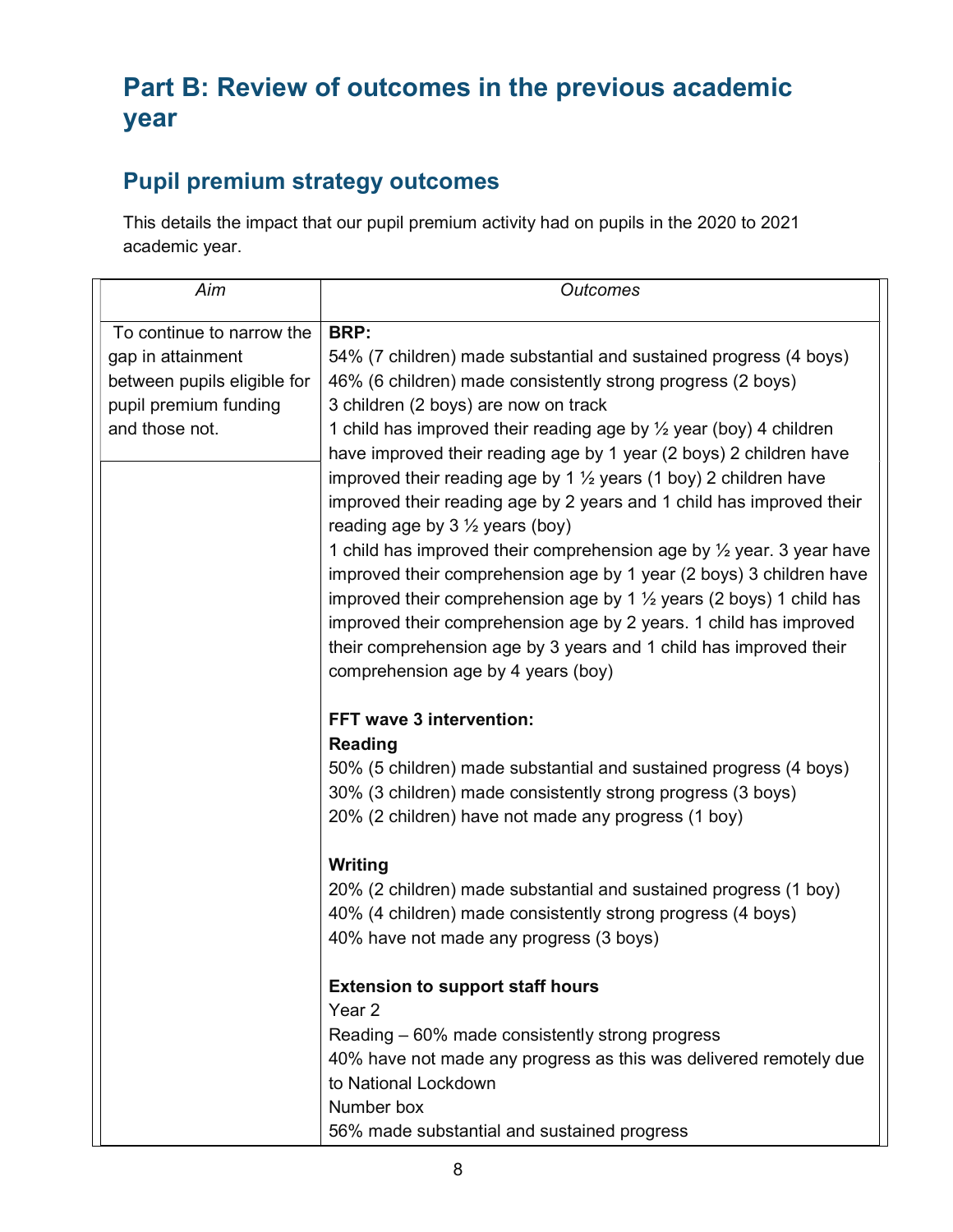|                             | 44% made consistently strong progress                                  |
|-----------------------------|------------------------------------------------------------------------|
|                             | Write from the start                                                   |
|                             | 25% made substantial and sustained progress                            |
|                             | 75% made consistently strong progress                                  |
|                             | Phonics $-$                                                            |
|                             | 14% made substantial and sustained progress                            |
|                             |                                                                        |
|                             | 86% made consistently strong progress                                  |
|                             | Year 1                                                                 |
|                             | Reading - 43% made substantial and sustained progress                  |
|                             | 57% made consistently strong progress                                  |
|                             | Number box                                                             |
|                             | 100% made substantial and sustained progress                           |
|                             | Write from the start                                                   |
|                             | 100% made substantial and sustained progress in writing.               |
|                             | <b>Phonics</b>                                                         |
|                             | 33% made substantial and sustained progress in reading.                |
|                             | 67% made consistently strong progress in reading.                      |
|                             |                                                                        |
|                             |                                                                        |
|                             | <b>BRP</b> in class                                                    |
|                             | 50% made substantial and sustained progress in reading.                |
|                             | 50% made consistently strong progress in reading.                      |
| To enrich pupil             | Year 1 PPG children had regular opportunities to take part in a Forest |
| experience and raise        | School Programme across the year. As a result they developed           |
| expectations by             | increased confidence and self-esteem inside and outside the            |
| developing confidence       | classroom. This meant that more children were willing to take risks    |
| and raising self-esteem     | and challenge themselves. Levels of well-being and                     |
| and therefore raise         | involvement/engagement also significantly improved.                    |
|                             |                                                                        |
| attendance, reduce          |                                                                        |
| persistent absence and      |                                                                        |
| raise attainment levels     |                                                                        |
| To raise attainment and     | Some of our PPG children come from families that require additional    |
| close gaps in learning by   | support. Our Family Support Worker has provided a number of these      |
|                             |                                                                        |
| improving parental          | families with tailored support such as support for; attendance,        |
| engagement via: home        | punctuality, behaviour at home, behaviour at school, 'settling in'     |
| visits, support for parents | family routines, other pastoral care issues. She has also enabled      |
| to access services          | these children's families to access external support such as housing,  |
| appropriate to their        | food vouchers, women's aid, drug and alcohol programmes,               |
| needs, engagement in        | parenting programmes and school health. In addition, she has worked    |
| multi-agency support for    | with a number of PPG children using programmes such as 'Wishes         |
| children with needs         | and Feelings' to support their emotional well-being and help them      |
|                             | with overcoming barriers to learning.                                  |
|                             |                                                                        |